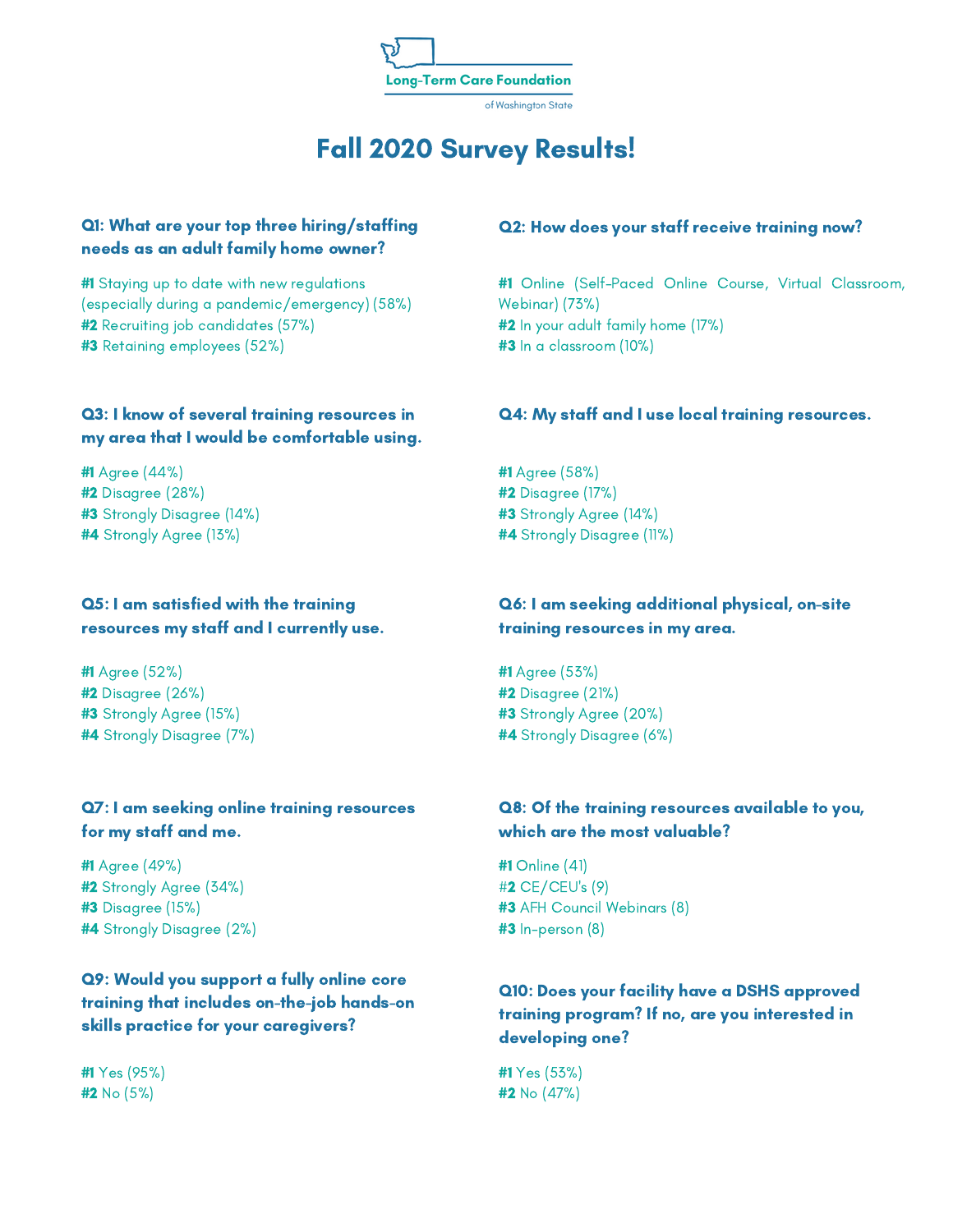

#### of Washington State

# Fall 2020 Survey Results!

#### Q11: Where do you struggle with your existing training process? (Check all answers that apply)

#1 AFHs not having the time or money to train staff (62%) #2 Cost of training (53%) #3 Availability of training (51%)

## Q13:If you were a DSHS approved trainer, what training(s) would you feel confident teaching? (Check all answers that apply)

#1 Orientation and Safety (79%) #2 Continuing Education (65%) #3 Core Basic Training / Revised Fundamentals of Caregiving (49%)

#### Q15: Do you have COVID-19 related special training needs? (Describe)

#1 Yes (51%) #2 No (49%)

#### Q17: How many times a week do you have a shift that needs coverage?

#1 One Time a Week (33%) #2 2-3 Times a Week (32%) #3 Never (19%) #4 4 or More Times a Week (16%)

#1 Strongly Agree (47%) #2 Agree (45%) #3 Disagree (6%) #4 Strongly Disagree (1%) Q12: Pre-COVID, what was the average amount of time it took for your employees to complete the training required for certification as a Home Care Aide? What is the average amount of time it takes currently?

#1 Pre-COVID: about 6 months, In COVID: 10+ months #2 Pre-COVID: about 3-4 months, In COVID: 6+ months

#### Q14: What training do you provide your caregivers in your adult family home?

#1 Safety and Orientation (46) #2 None (14) #3 CEU's (13)

#### Q16: Do you consistently have all the staff you need?

#1 No (62%) #2 Yes (38%)

## Q18: It's easy to find one or more qualified candidates when I need one.

#1 Strongly Disagree (53%) #2 Disagree (34%) #3 Agree (9%) #4 Strongly Agree (4%)

#### Q19: I need help finding qualified candidates. Q20: What are your most successful strategies for recruiting staff?

#1 Word of mouth (74%) #2 Social Media (41%) #3 Online search engines (e.g. Indeed, Monster) (27%)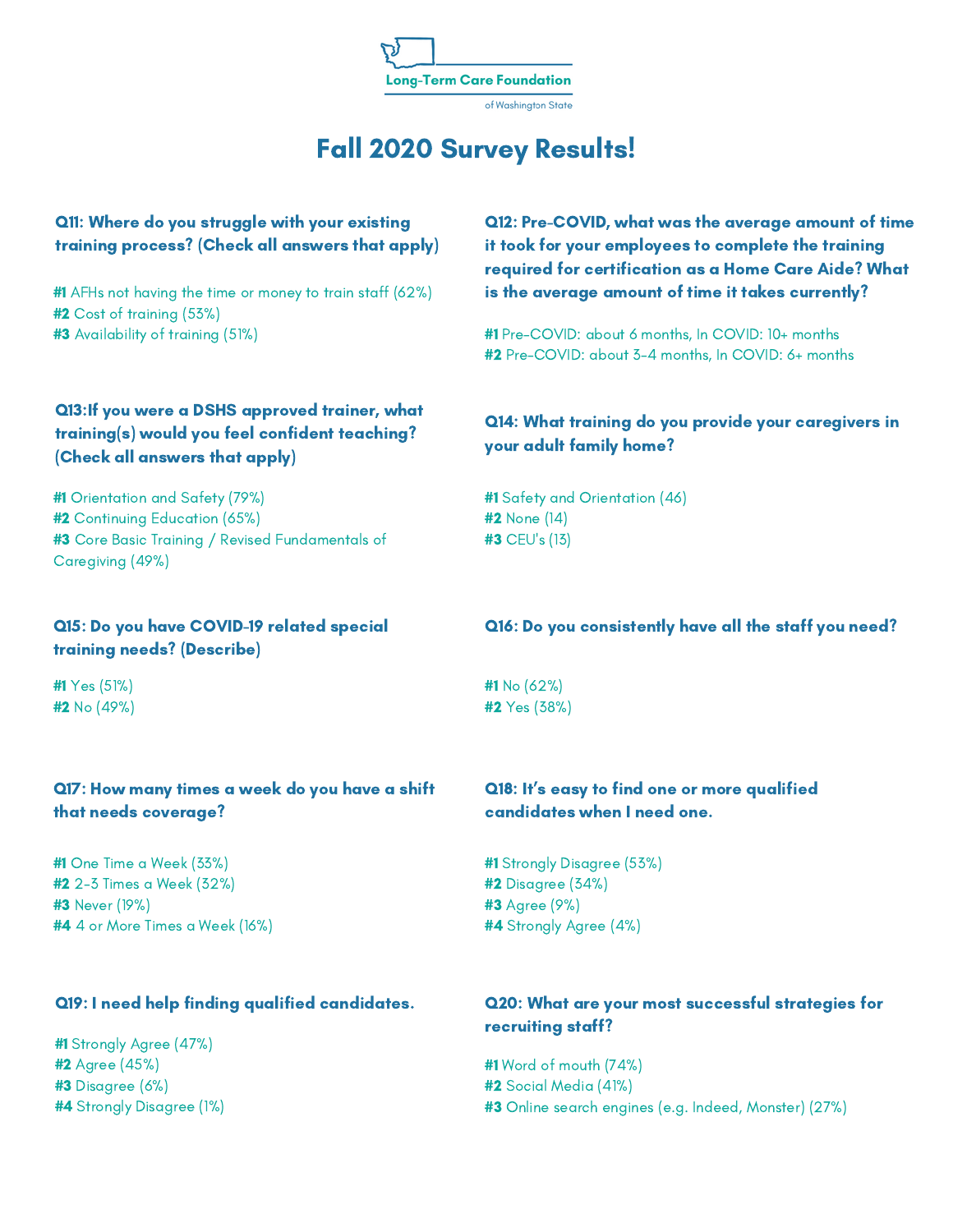

#### of Washington State

# Fall 2020 Survey Results!

#### Q21: Would you hire someone with no training/credentials if training was provided?

#1 Yes (79%) #2 No (21%)

## Q23: What are your biggest challenges in recruiting staff? (Check all answers that apply)

#1 No qualified (credentialed) applicants (70%) **#2** Applicants can't access or complete training and certification (45%) #3 Knowing where and how to recruit (36%)

## Q25: Current training and certification requirements help me provide quality care for my residents.

#1 Agree (46%) #2 Strongly Agree (25%) #3 Disagree (23%) #4 Strongly Disagree (7%)

## Q27: On average, how long do your employees stay employed at your AFH?

#1 Less than one year (27) #1 1-2 years (27) #2 3-5 years (19) #3 6+ years (16)

## Q29: The number of I anticipate hiring in additional new staff in 2021 (beyond replacing staff who leave their jobs) is:

#1 1-2 new staff (53%) #2 None (28%) #3 3 or more new staff (19%)

#### Q22: What minimum qualification would you expect from a potential caregiver?

#1 HCA (17) #2 First Aid/CPR (15) #2 Background check (15) #3 TB Test (13)

#### Q24: Training and certification requirements are too difficult to meet.

#1 Agree (39%) #2 Disagree (29%) #3 Strongly Agree (25%) #4 Strongly Disagree (7%)

#### Q26: How many new caregivers did you hire in the last year?

#1 1-2 (48%) #2 3-5 (36%) #3 6+ (16%)

## Q28: The number of existing staff I anticipate needing to replace this coming year who leave their jobs is:

#1 1-2 replacement staff (54%) #2 None (29%) #3 3 or more replacement staff (17%)

#### Q30: Do you have an orientation process for new employees? (Describe):

#1 Yes (93%) #2 No (7%)